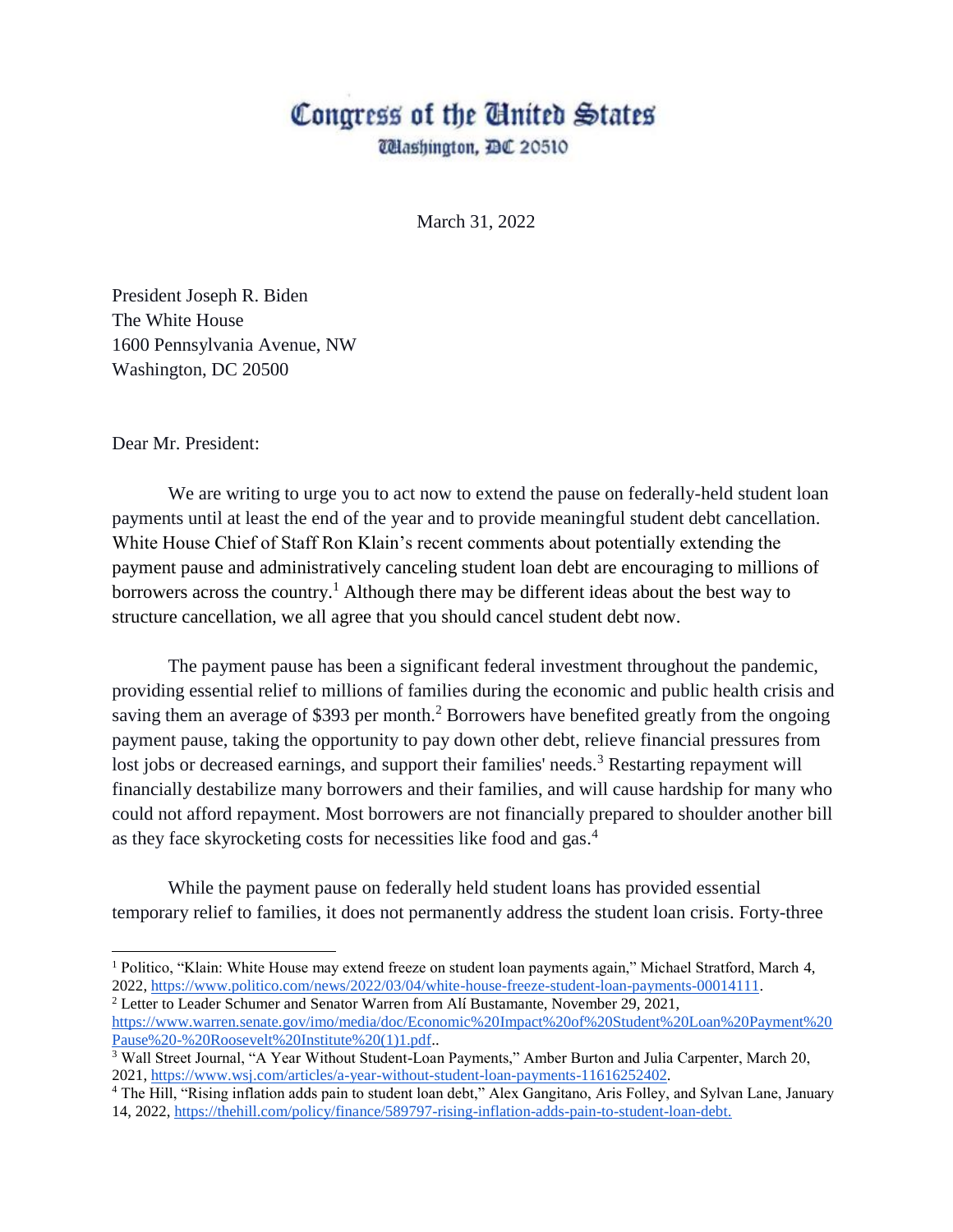million people are burdened with roughly \$1.6 trillion in student debt,<sup>5</sup> and 4.4 million borrowers have been in repayment for over 20 years.<sup>6</sup> Approximately nine-in-ten borrowers are not financially secure enough to restart payments in May and many cannot afford necessities their families depend on, like rent and healthcare.<sup>7</sup> Borrowers choosing between paying for basic needs or their student loans often refer to their debt as a life sentence that will hamper their futures for decades.<sup>8</sup> As your administration works towards rebuilding a more equitable and just economy, it should use its administrative powers to address this crisis and permanently relieve the millions of borrowers struggling with this debt. Canceling a meaningful amount of student debt will provide long-term benefits to individuals and the economy, helping families buy their first homes, open a small business, or invest in their retirement. More broadly, canceling student debt would add tens of billions of dollars in GDP growth.<sup>9</sup>

Canceling student debt is one of the most powerful ways to address racial and economic equity issues. The student loan system mirrors many of the inequalities that plague American society and widens the racial wealth gap.<sup>10</sup> Black students in particular borrow more to attend college, borrow more often while they are in school, and have a harder time paying their debt off than their white peers.<sup>11</sup> They are more than three times as likely to go into default within four years on their federal loans as white borrowers<sup>12</sup> – and face wage garnishment, tax refund withholding, and federal benefit offsets.<sup>13</sup> While Latino borrowers often have lower loan balances than their white peers, they are more likely to struggle in repaying their loans, and have some of the lowest post-education earnings among all racial or ethnic groups.<sup>14</sup> For example,

<sup>5</sup> Teen Vogue, "If Democrats Want Young Voters to Turn Out, They Must Act on Student Debt," Maggie Bell, February 24, 2022[, https://www.teenvogue.com/story/new-georgia-project-student-debt.](https://www.teenvogue.com/story/new-georgia-project-student-debt)

<sup>6</sup> Education Department Responses to Data Request by Senator Warren, April 2, 2021,

[https://www.warren.senate.gov/imo/media/doc/Education%20Department%20Response%20to%20Sen%20Warren](https://www.warren.senate.gov/imo/media/doc/Education%20Department%20Response%20to%20Sen%20Warren%20-%204-8-21.pdf) %20-%204-8-21.pdf.

<sup>7</sup> Student Debt Crisis, "Inflation forcing Americans with student debt to skimp on everyday necessities ahead of payments resuming, survey finds," press release, February 23, 2022, [https://studentdebtcrisis.org/student-debt-covid-](https://studentdebtcrisis.org/student-debt-covid-19-survey-5/)[19-survey-5/.](https://studentdebtcrisis.org/student-debt-covid-19-survey-5/)

<sup>8</sup> Business Insider, "Student loans are a 'lifetime sentence' that 66% of Black borrowers regret taking on," Ayelet Sheffey, October 20, 2021, [https://www.businessinsider.com/student-loan-debt-lifetime-sentence-black-borrowers](https://www.businessinsider.com/student-loan-debt-lifetime-sentence-black-borrowers-regret-2021-10)[regret-2021-10.](https://www.businessinsider.com/student-loan-debt-lifetime-sentence-black-borrowers-regret-2021-10)

<sup>9</sup> *Id.*

<sup>&</sup>lt;sup>10</sup> Student Borrower Protection Center, "New Report Finds Severe Racial Disparities for Student Loan Borrowers Across American Cities," press release, June 29, 2020, [https://protectborrowers.org/new-report-finds-severe-racial](https://protectborrowers.org/new-report-finds-severe-racial-disparities-for-student-loan-borrowers-across-american-cities/)[disparities-for-student-loan-borrowers-across-american-cities/.](https://protectborrowers.org/new-report-finds-severe-racial-disparities-for-student-loan-borrowers-across-american-cities/)

<sup>&</sup>lt;sup>11</sup> Brookings, "A regressive student loan system results in costly racial disparities," Louise Seamster and Alan Aja, January 24, 2022[, https://www.brookings.edu/blog/how-we-rise/2022/01/24/a-regressive-student-loan-system](https://www.brookings.edu/blog/how-we-rise/2022/01/24/a-regressive-student-loan-system-results-in-costly-racial-disparities/)[results-in-costly-racial-disparities/.](https://www.brookings.edu/blog/how-we-rise/2022/01/24/a-regressive-student-loan-system-results-in-costly-racial-disparities/)

<sup>&</sup>lt;sup>12</sup> Brookings, "Black-white disparity in student loan debt more than triples after graduation," Judith Scott-Clayton and Jing Li, October 20, 2016[, https://www.brookings.edu/research/black-white-disparity-in-student-loan-debt](https://www.brookings.edu/research/black-white-disparity-in-student-loan-debt-more-than-triples-after-graduation/)[more-than-triples-after-graduation/.](https://www.brookings.edu/research/black-white-disparity-in-student-loan-debt-more-than-triples-after-graduation/)

<sup>13</sup> Student Borrower Protection Center, "New Report Finds Severe Racial Disparities for Student Loan Borrowers Across American Cities," press release, June 29, 2020, [https://protectborrowers.org/new-report-finds-severe-racial](https://protectborrowers.org/new-report-finds-severe-racial-disparities-for-student-loan-borrowers-across-american-cities/)[disparities-for-student-loan-borrowers-across-american-cities/.](https://protectborrowers.org/new-report-finds-severe-racial-disparities-for-student-loan-borrowers-across-american-cities/)

<sup>&</sup>lt;sup>14</sup> Unidos US, "Latinos in Higher Education: Student Loan Repayment," March 2019, [https://www.unidosus.org/wp](https://www.unidosus.org/wp-content/uploads/2021/07/studentloanrepayment_brief_32519.pdf)[content/uploads/2021/07/studentloanrepayment\\_brief\\_32519.pdf.](https://www.unidosus.org/wp-content/uploads/2021/07/studentloanrepayment_brief_32519.pdf)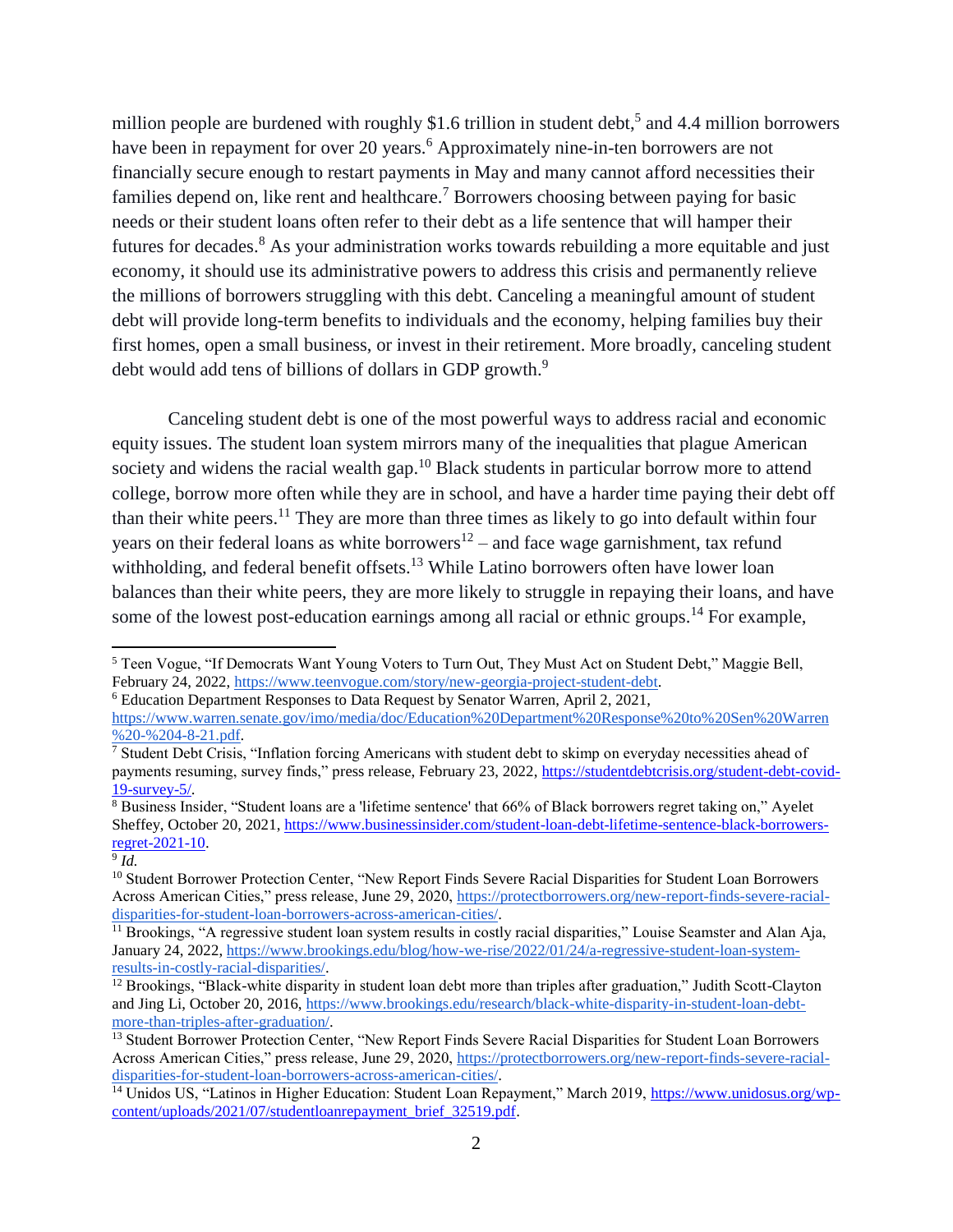even when controlling for educational attainment, Latinos with bachelor's degrees earn 21% less than their white peers do. When looking at disparities in default, twenty percent of Latino borrowers defaulted on their student loans compared to 13% of white borrowers six years after starting college.<sup>15</sup> On top of that, communities of color have also had higher rates of illness and death from COVID-19 throughout the pandemic.<sup>16</sup> Student debt cancellation must be one of the key actions in your comprehensive approach to advance equity as our nation works to rebuild a stronger and more equitable economy.

While we applaud your efforts to date – including targeted relief for disabled borrowers, victims of for-profit colleges, and others as well as working to fix existing programs like Public Service Loan Forgiveness<sup>17</sup> – these efforts still leave the majority of federal student loan borrowers out. Right now, your administration has a historic opportunity to repair the damage caused by decades of policy failures, government mismanagement, and industry abuses by extending pandemic relief and canceling student debt. The majority of Americans support you taking action; recent polling shows that over 60% of likely voters support continuing to pause student loan payments and canceling student debt, with support strongest among likely voters of color.<sup>18</sup> Given the fast-approaching deadline for borrowers to resume payments, your administration must act as quickly as possible to extend the pause and make clear to the American public your intention to cancel a meaningful amount of student debt. We look forward to supporting your administration in getting it done.

Thank you for your attention to this important matter.

 $\overline{a}$ 

<sup>17</sup> U.S. Department of Education, "Over 323,000 Federal Student Loan Borrowers to Receive \$5.8 Billion in Automatic Total and Permanent Disability Discharges," press release, August 19, 2021,

[https://www.ed.gov/news/press-releases/over-323000-federal-student-loan-borrowers-receive-58-billion-automatic](https://www.ed.gov/news/press-releases/over-323000-federal-student-loan-borrowers-receive-58-billion-automatic-total-and-permanent-disability-discharges)[total-and-permanent-disability-discharges;](https://www.ed.gov/news/press-releases/over-323000-federal-student-loan-borrowers-receive-58-billion-automatic-total-and-permanent-disability-discharges) U.S. Department of Education, "Education Department Approves \$415 Million in Borrower Defense Claims Including for Former DeVry University Students," press release, February 16, 2022, [https://www.ed.gov/news/press-releases/education-department-approves-415-million-borrower-defense](https://www.ed.gov/news/press-releases/education-department-approves-415-million-borrower-defense-claims-including-former-devry-university-students)[claims-including-former-devry-university-students;](https://www.ed.gov/news/press-releases/education-department-approves-415-million-borrower-defense-claims-including-former-devry-university-students) U.S. Department of Education, "U.S. Department of Education Announces Transformational Changes to the Public Service Loan Forgiveness Program, Will Put Over 550,000 Public Service Workers Closer to Loan Forgiveness," press release, October 6, 2021,

<sup>&</sup>lt;sup>15</sup> Roosevelt Institute, "Student Debt Cancellation Is Progressive: Correcting Empirical and Concenptual Errors," Charlie Eaton, Adam Goldstein, Laura Hamilton, and Frederick Wherry, pp. 13, [https://rooseveltinstitute.org/wp](https://rooseveltinstitute.org/wp-content/uploads/2021/06/RI_StudentDebtCancellation_IssueBrief_202106.pdf)[content/uploads/2021/06/RI\\_StudentDebtCancellation\\_IssueBrief\\_202106.pdf.](https://rooseveltinstitute.org/wp-content/uploads/2021/06/RI_StudentDebtCancellation_IssueBrief_202106.pdf)

<sup>&</sup>lt;sup>16</sup> Kaiser Family Foundation, "COVID-19 Cases and Deaths by Race/Ethnicity: Current Data and Changes Over Time," Latoya Hill and Samantha Artiga, February 22, 2022, [https://www.kff.org/coronavirus-covid-19/issue](https://www.kff.org/coronavirus-covid-19/issue-brief/covid-19-cases-and-deaths-by-race-ethnicity-current-data-and-changes-over-time/)[brief/covid-19-cases-and-deaths-by-race-ethnicity-current-data-and-changes-over-time/.](https://www.kff.org/coronavirus-covid-19/issue-brief/covid-19-cases-and-deaths-by-race-ethnicity-current-data-and-changes-over-time/)

[https://www.ed.gov/news/press-releases/us-department-education-announces-transformational-changes-public](https://www.ed.gov/news/press-releases/us-department-education-announces-transformational-changes-public-service-loan-forgiveness-program-will-put-over-550000-public-service-workers-closer-loan-forgiveness)[service-loan-forgiveness-program-will-put-over-550000-public-service-workers-closer-loan-forgiveness.](https://www.ed.gov/news/press-releases/us-department-education-announces-transformational-changes-public-service-loan-forgiveness-program-will-put-over-550000-public-service-workers-closer-loan-forgiveness)

<sup>18</sup> Student Borrower Protection Center, "New Poll: As Joe Biden Addresses the Nation, Voters of Color Overwhelmingly Support Action to Cancel Student Debt, Extend Pause on Student Loan Payments," press release, February 28, 2022[, https://protectborrowers.org/new-poll-as-joe-biden-addresses-the-nation-voters-of-color](https://protectborrowers.org/new-poll-as-joe-biden-addresses-the-nation-voters-of-color-overwhelmingly-support-action-to-cancel-student-debt-extend-pause-on-student-loan-payments/)[overwhelmingly-support-action-to-cancel-student-debt-extend-pause-on-student-loan-payments/.](https://protectborrowers.org/new-poll-as-joe-biden-addresses-the-nation-voters-of-color-overwhelmingly-support-action-to-cancel-student-debt-extend-pause-on-student-loan-payments/)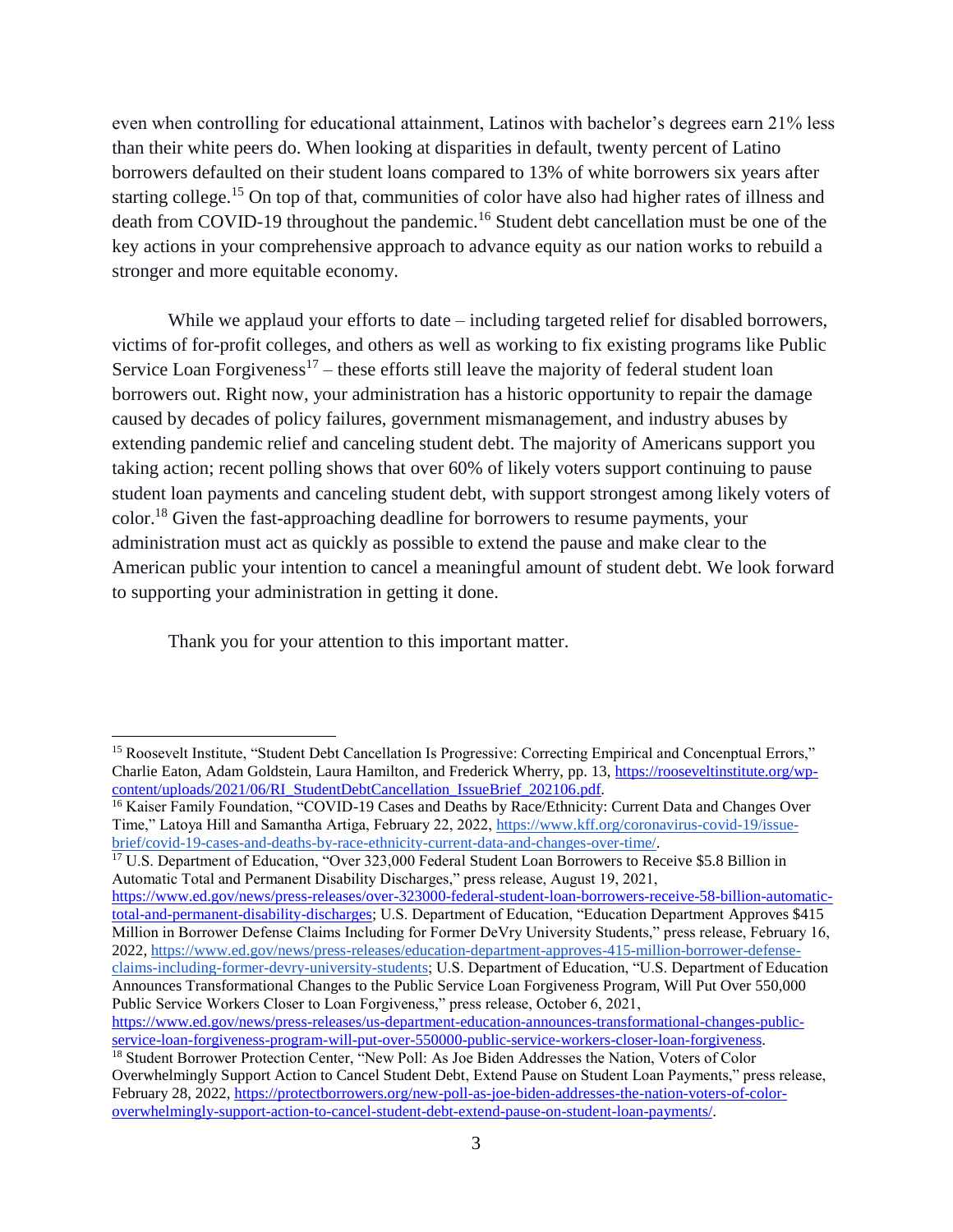Sincerely,

licatur

Elizabeth Warren<br>United States Senator

Alex Padilla **United States Senator** 

 $R$ <u> Dan</u>  $\mathcal{S}.$ 

Ayanna Pressley Member of Congress

Pramila Jayapal

Member of Congress

Charles E. Schumer

**United States Senator** 

**P** 

Raphael Warnock United States Senator

 $\overline{\mathop{\text{Ilhan}}\nolimits \mathop{\text{Omar}}\nolimits}$ -Member of Congress

Vadur

*Varmes E. Clyburn* Member of Congress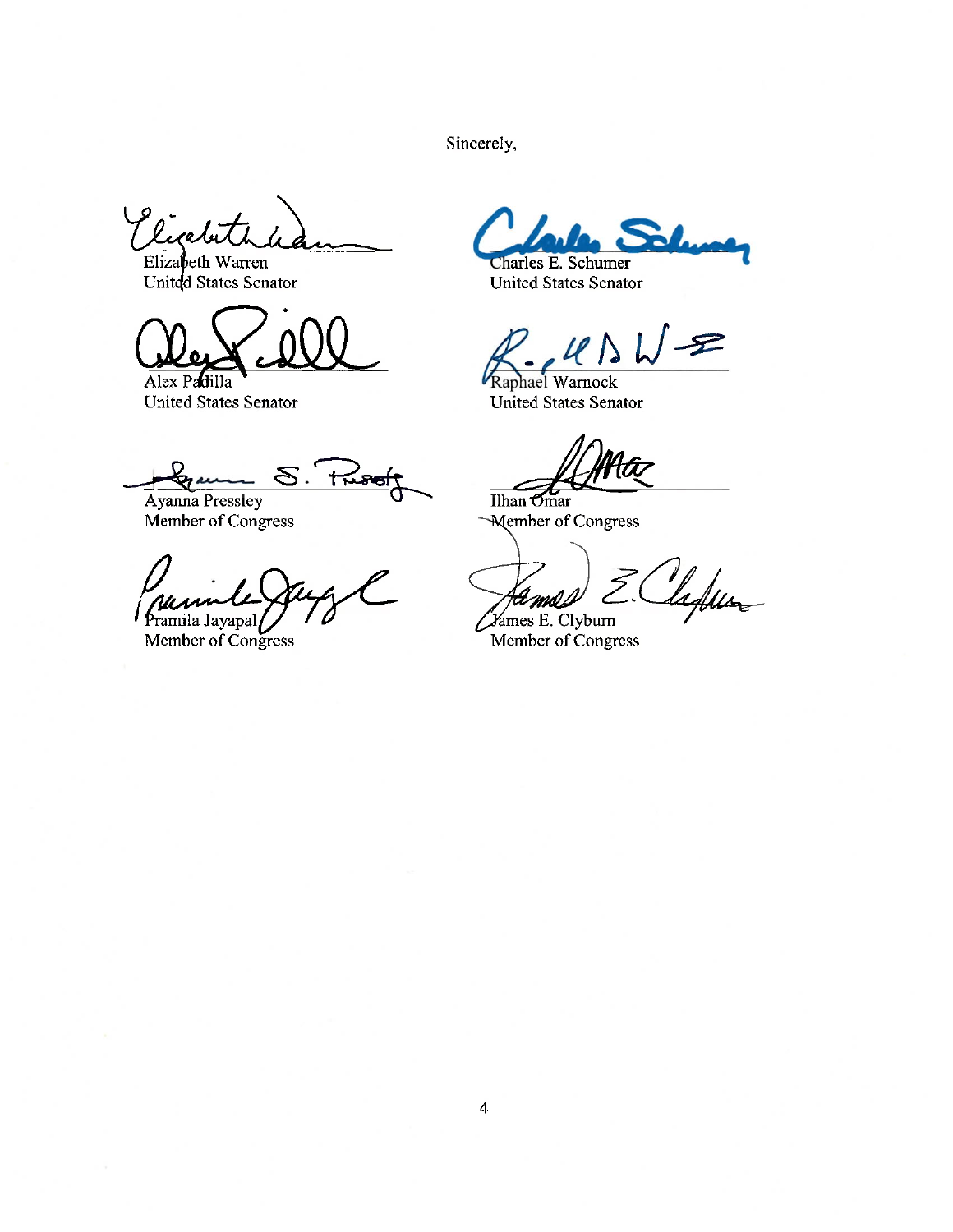/s/ Robert Menendez United States Senator

/s/ Richard Blumenthal United States Senator

/s/ Jeffrey A. Merkley United States Senator

/s/ Cory A. Booker United States Senator

/s/ Tina Smith United States Senator

/s/ Chris Van Hollen United States Senator

/s/ Edward J. Markey United States Senator

/s/ Tammy Duckworth United States Senator /s/ Bernard Sanders United States Senator

/s/ Ron Wyden United States Senator

- $\sqrt{s}$ Mazie K. Hirono United States Senator
- /s/ Sherrod Brown United States Senator

/s/ Sheldon Whitehouse United States Senator

/s/ Kirsten Gillibrand United States Senator

/s/ Richard J. Durbin United States Senator

/s/ Brian Schatz United States Senator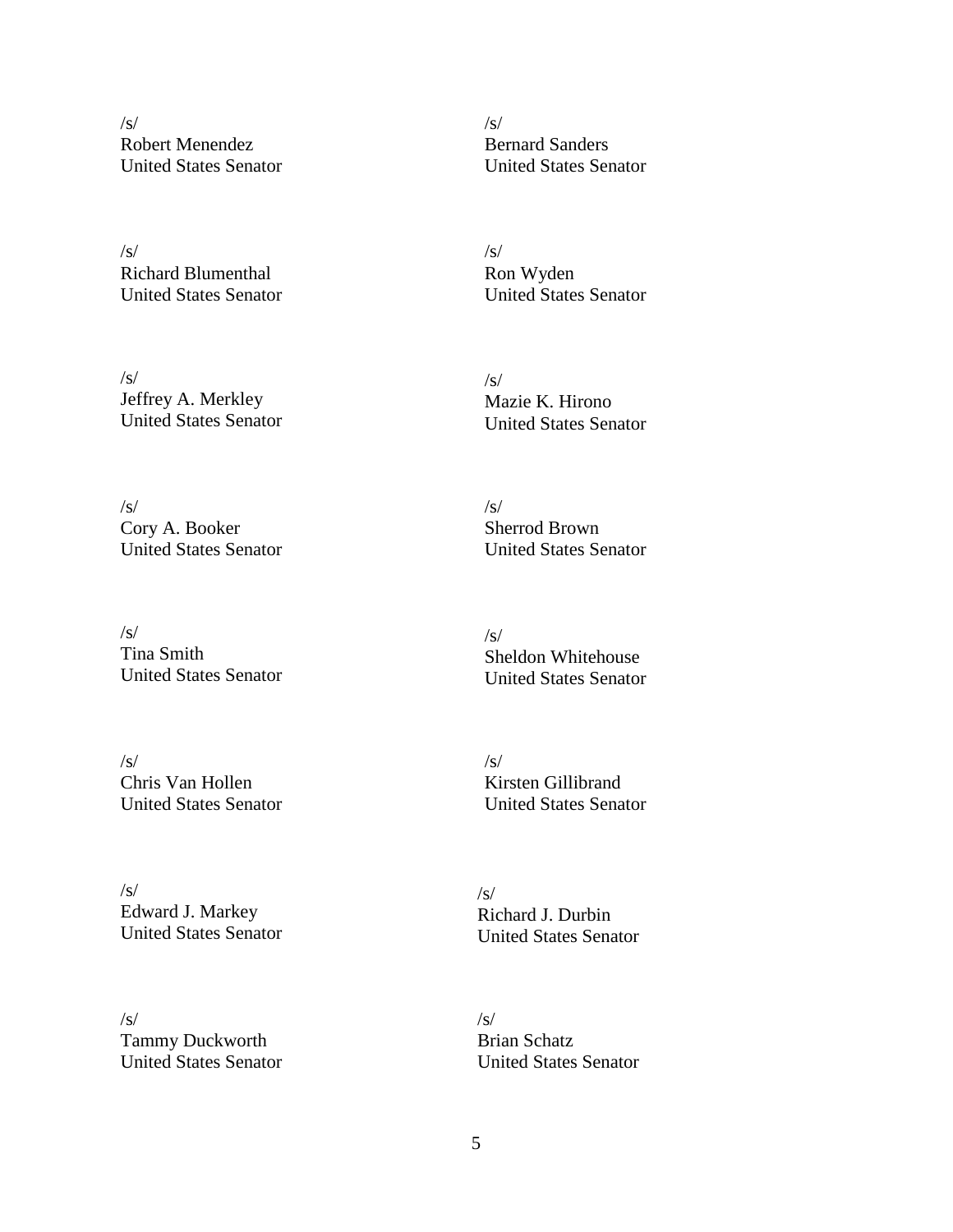/s/ Ben Ray Luján United States Senator

 $\sqrt{s}$ Steven Horsford Member of Congress

/s/ Jan Schakowsky Member of Congress

/s/ Barbara Lee Member of Congress

 $\sqrt{s}$ Grace Meng Member of Congress

/s/ Nikema Williams Member of Congress

/s/ Mark Takano Member of Congress

 $\sqrt{s}$ Madeline Dean Member of Congress

/s/ Jamaal Bowman, Ed.D. Member of Congress

/s/ Barbara Lee Member of Congress

/s/ Mondaire Jones Member of Congress

 $\sqrt{s}$ Katherine M. Clark Member of Congress

 $\sqrt{s}$ Bonnie Watson Coleman Member of Congress

 $\sqrt{s}$ Jesus G. "Chuy" García Member of Congress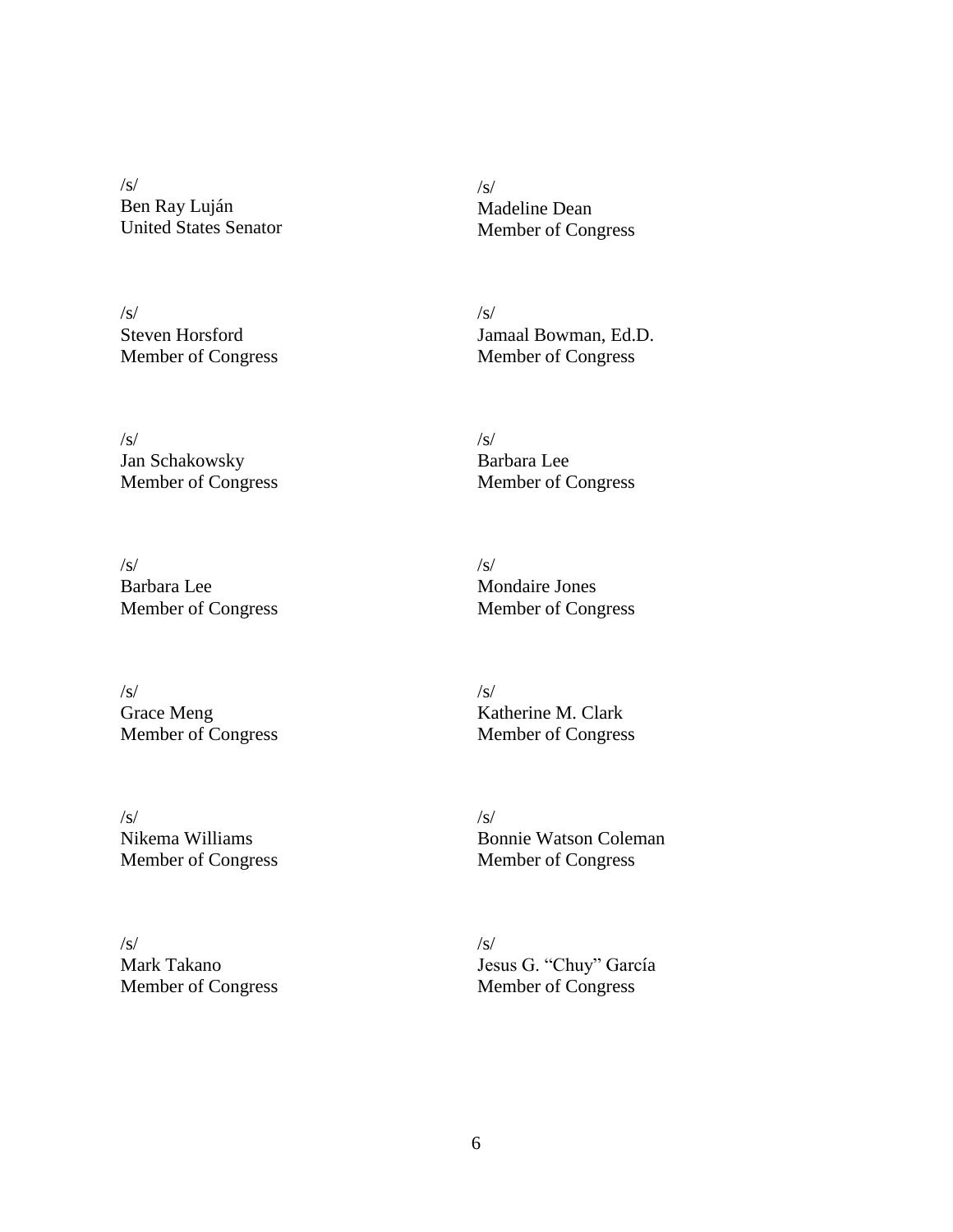/s/ Jerrold Nadler Member of Congress

/s/ Nydia M. Velázquez Member of Congress

/s/ Ro Khanna Member of Congress

/s/ Hakeem Jeffries Member of Congress

/s/ Rashida Tlaib Member of Congress

/s/ James P. McGovern Member of Congress

/s/ Carolyn B. Maloney Member of Congress

 $\sqrt{s}$ Alma S. Adams, Ph.D. Member of Congress

/s/ Earl Blumenauer Member of Congress

 $\sqrt{s}$ Federica Wilson Member of Congress

 $\sqrt{s}$ Yvette D. Clarke Member of Congress

/s/ Grace F. Napolitano Member of Congress

/s/ Andy Levin Member of Congress

 $\sqrt{s}$ Raúl M. Grijalva Member of Congress

/s/ Henry C. "Hank" Johnson Jr. Member of Congress

/s/ Ritchie Torres Member of Congress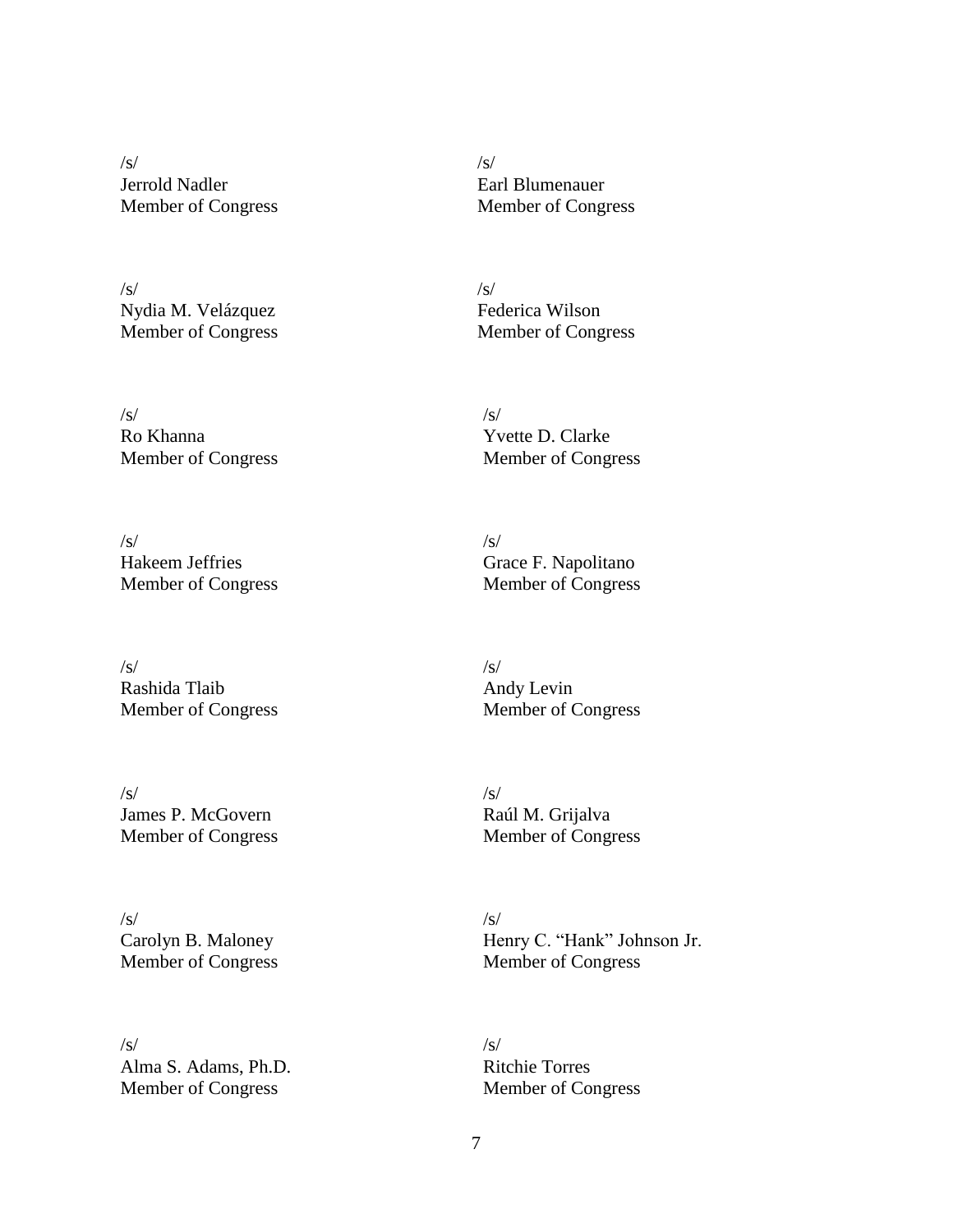/s/ Bennie G. Thompson Member of Congress

/s/ Judy Chu Member of Congress

/s/ John B. Larson Member of Congress

/s/ Terri A. Sewell Member of Congress

/s/ Dwight Evans Member of Congress

/s/ André Carson Member of Congress

/s/ Jimmy Gomez Member of Congress

/s/ David N. Cicilline Member of Congress /s/ Danny K. Davis Member of Congress

/s/ Jahana Hayes Member of Congress

/s/ Ted W. Lieu Member of Congress

/s/ Donald M. Payne, Jr. Member of Congress

/s/ Adriano Espaillat Member of Congress

/s/ Peter Welch Member of Congress

/s/ Alan Lowenthal Member of Congress

/s/ Cori Bush Member of Congress

8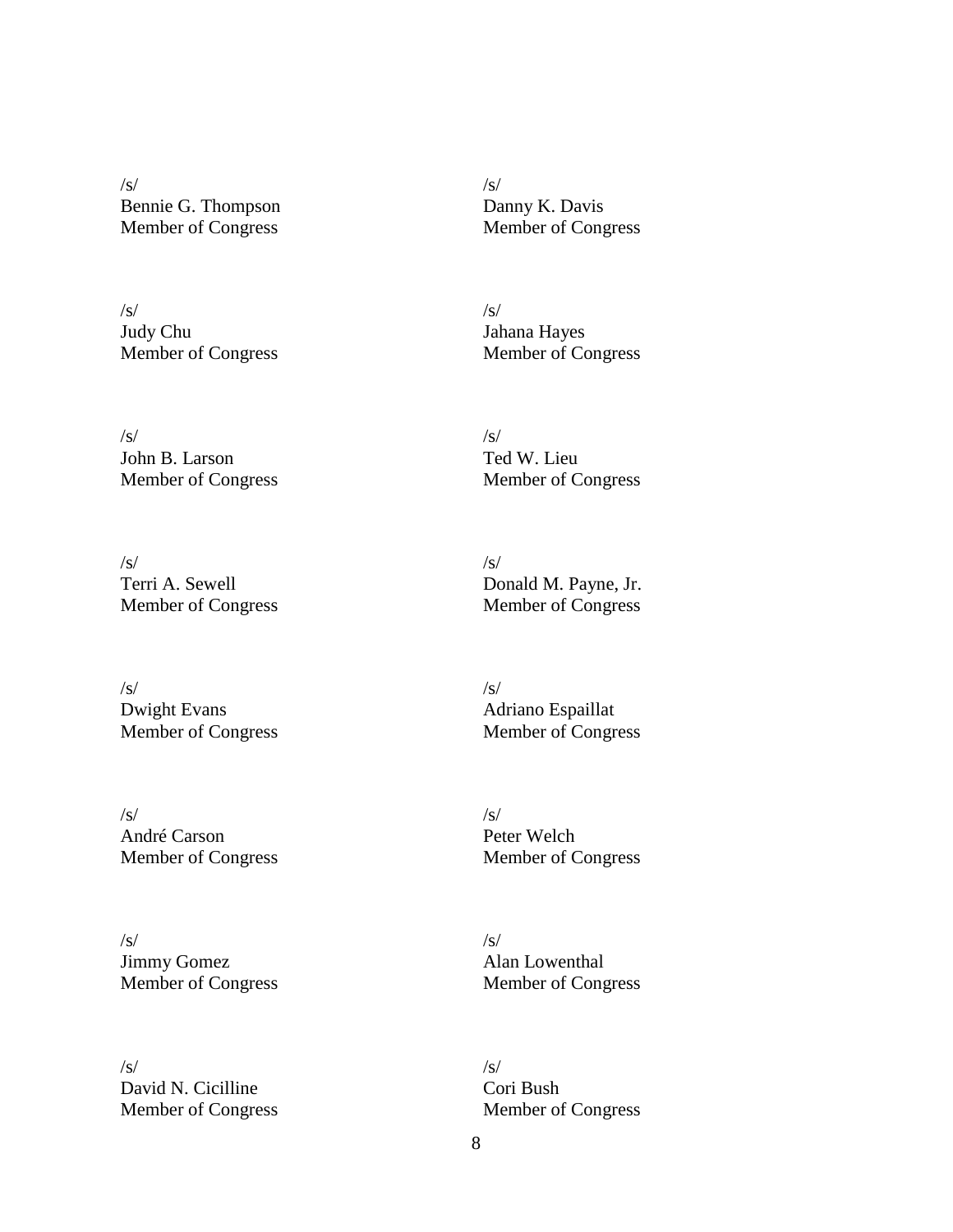/s/ Marie Newman Member of Congress

/s/ J. Luis Correa Member of Congress

/s/ Linda Sanchez Member of Congress

/s/ Albio Sires Member of Congress

 $\sqrt{s}$ Eleanor Holmes Norton Member of Congress

/s/ Salud Carbajal Member of Congress

/s/ Sylvia R. Garcia Member of Congress

/s/ Nanette Diaz Barragán Member of Congress

/s/ Adam B. Schiff Member of Congress

/s/ Ann Kirkpatrick Member of Congress

/s/ Brendan F. Boyle Member of Congress

/s/ Mark DeSaulnier Member of Congress

 $\sqrt{s/2}$ Katie Porter Member of Congress

/s/ Betty McCollum Member of Congress

/s/ Frank Pallone Member of Congress

/s/ Paul D. Tonko Member of Congress

9